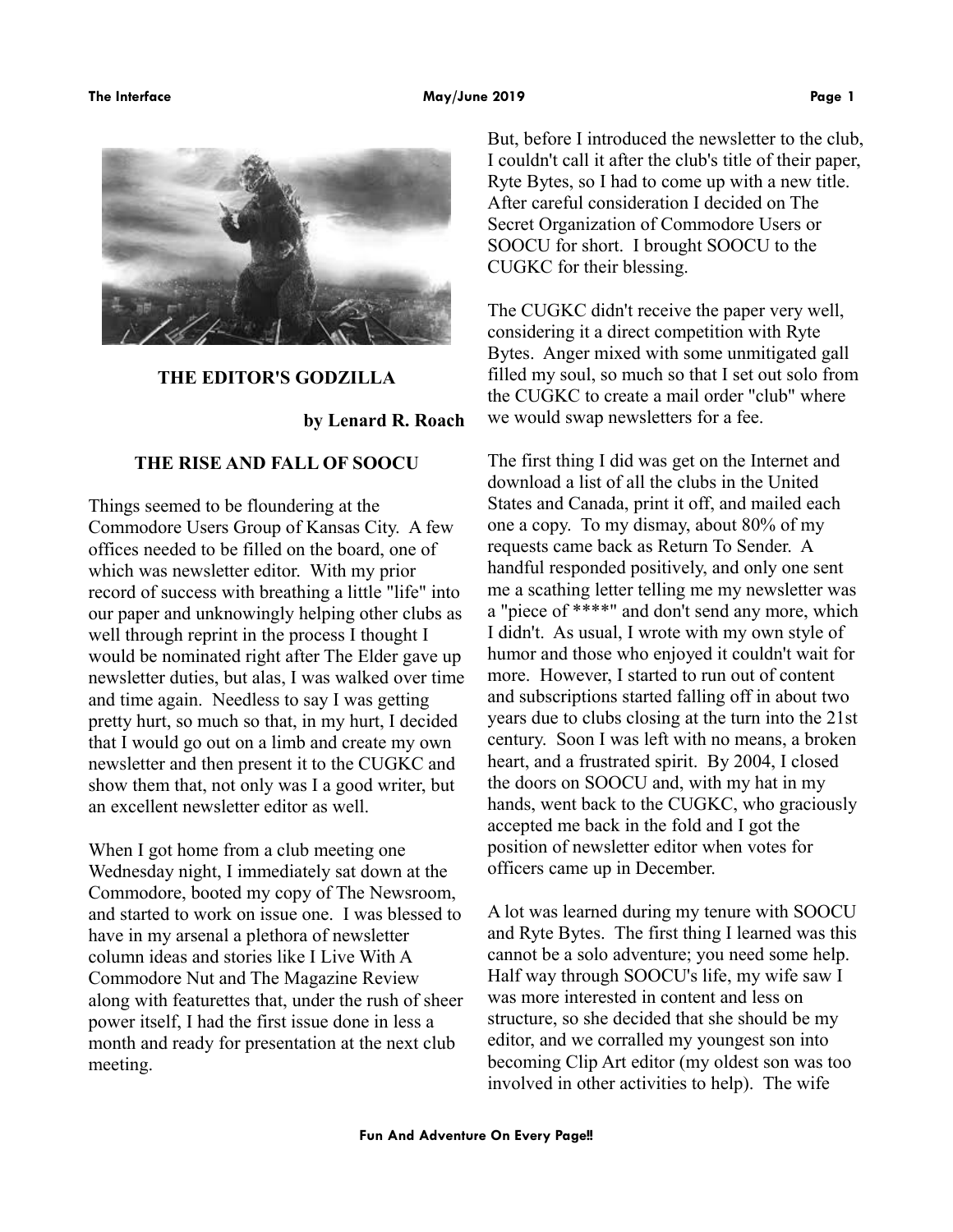cleaned up a lot of my redneck jargon and made the paper a more pleasant read for all ages.

I also started a new Commodore Christmas novel in the magazine trying to make it more into the style of a Perry Mason mystery which I never received neither good nor bad comments on same. I almost finished the book but was cut short by the demise of the magazine.

Structure was also a big factor that I learned and I am still learning more about every time I sit down at the keyboard. The people at the club are teaching me more all the time on how things should be done and how to avoid repeating mistakes. FresnoDick was a former editor of The Interface so he is showing me a few tricks that make work easier on a person, I appreciate all the help that people give me on the paper to make The Interface a great paper.



# **MONTHLY MEETING REPORTS**

# **by Robert Bernardo & Dick Estel**

## **MAY 2019**

We met for the second time at our new location, Panera Bread Restaurant on West Shaw Ave. in

Fresno. Robert had come from Stockton, and though he had left early from that city, he had to pick up Roger who had no ride. Even so, they were able to arrive a bit early and set up the club equipment.

Because the weather was cool and there was a nice breeze, this time we met in the covered patio, and we were free to spread out our equipment over several tables. In attendance were Robert, Roger, David, and Brad.

Robert gave a report on the April Commodore Los Angeles Super Show. The show was a success with about 40 attendees, good presentations and exhibits, and a lot of enthusiasm for the venue, Toolbox LA in Chatsworth. Most importantly, the show made back its cost with a little bit of money left over.

The next event would be the May 17-19 Bay Area Maker Faire in San Mateo, and Robert intends to exhibit only two systems – an Amiga CD32 and the Ultimate 64 -- to that show. For backup, he will bring an Amiga 600 system. He will leave the rest of the Commodore hardware and software in his station wagon for the June 8-9 Pacific Commodore Expo NW in Seattle.

The big topic of software discussion was Super Mario 64, which had only been released a few days before our meeting. The programmer had worked on it 7 years, porting it from the Super Nintendo version. He then uploaded it to various websites so that people could download it for free. When Nintendo found out about the program, the company started sending cease-anddesist orders to those websites that carried the game. The game was erased off those sites; however, with some digging, a user can still find the game on-line!

Roger and David knew nothing of the furor. However, Brad had brought a disk copy of Super Mario 64, and that was run on the club C128.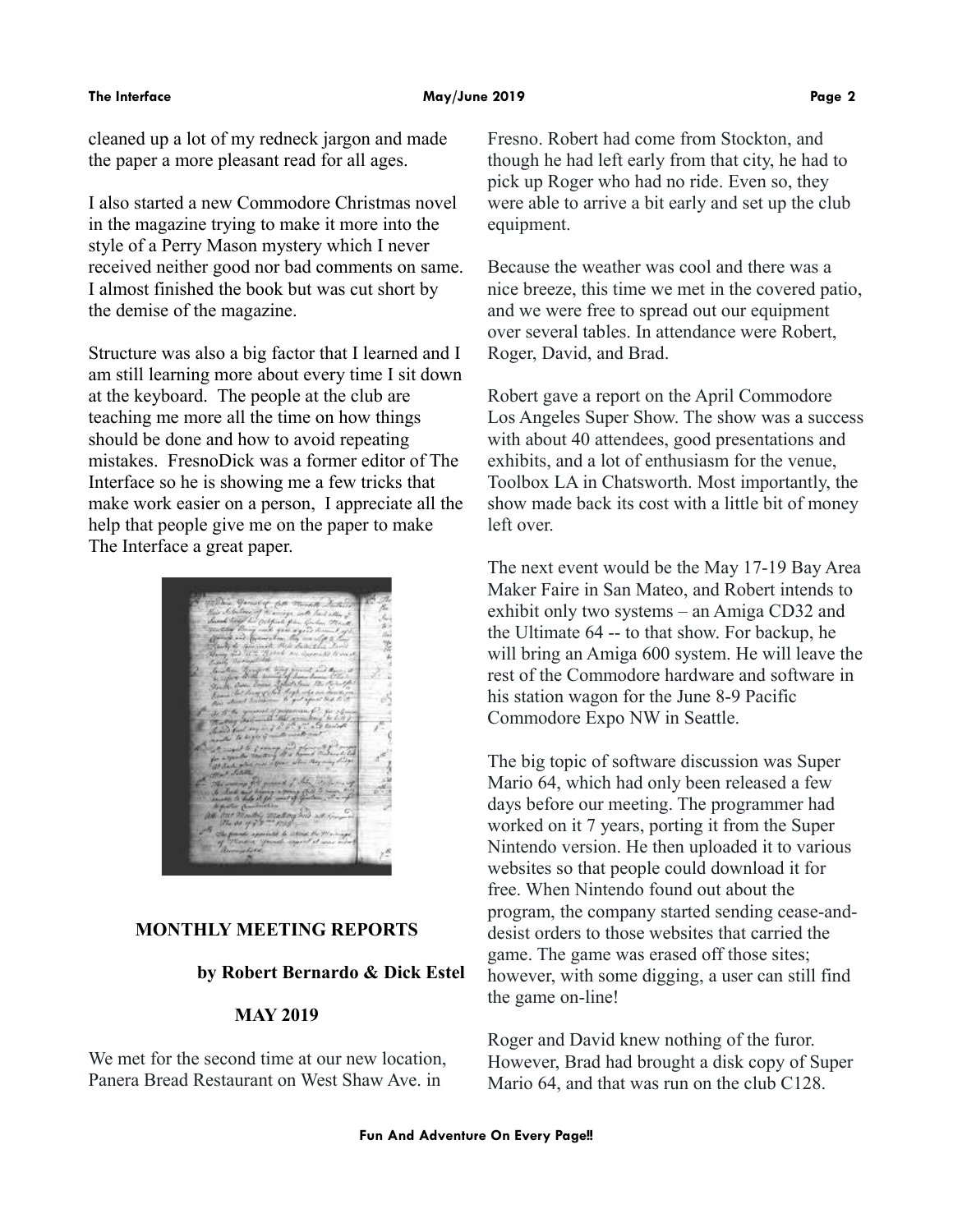## **The Interface May/June 2019 Page 3**

Robert also had his copy of SM 64, and that was run on his Ultimate 64 which had been upgraded to firmware v1.10. There it was, the game being run on 2 screens at the same time! Roger got behind one of the computers. With the game in his expert gaming hands, he noted that it was extremely accurate to the arcade version, even down to the hidden world.

Naturally, all this gaming brought out the interest of others sitting in the patio, especially from one little girl (Destiny?). She was very bright and inquisitive. She played with SM 64 for quite awhile, and afterwards, she kept asking for more and different games to play. Because the U64 was set up with a lot of games on its SD card, Robert had her play from that computer. Meantime, the two women that had brought her were content to continue talking with each other.

All the time was taken up with the games, and there was none left over for VIC-20 or Amiga software. Those computers would have to wait for another meeting.

## **JUNE 2019**

For the most part, the usual suspects showed up for the June meeting. Dick made what is becoming a rare appearance, his first since February and his first at the new location of Panera Bread Restaurant. Also present were Robert, Roger, Dave, and Randy. Dick observed that the new venue has a lot going for it, and he enjoyed the healthier food available at Panera Bread.

It's the season of shows, and Robert hasn't missed very many. He was at a William Shatner Weekend recently, and as usual got "Bill" to autograph a couple pieces of Commodore equipment – a VIC-1525 printer and an Amiga 600. In early June Robert and his big station wagon battled the steep mountains of Oregon, en route to the third annual Pacific Commodore Expo NW at the Living

Computers: Museum + Labs in Seattle. Robert wisely took three days each way for this 2,000 mile round trip journey, and he and the vehicle both arrived safely, with stops in both directions to drop off and pick up equipment at Ray Carlsen's repair depot in southern Washington.

Attendance was down slightly at this expo, attributed to the fact that the weather was nice and people were taking advantage of the rare opportunity to be outside. Still there were nearly 100 people going through the museum on Saturday and maybe 60 on Sunday.

Now Robert is getting ready for a trip to Las Vegas, first for the Creation Star Trek Convention and then for the final edition of CommVEx at the Plaza Hotel and Casino, August 10 and 11.

Robert attended the recent Maker Faire in the Bay Area, where he saw and captured on film quick shots of a few Commodore luminaries – Leonard Tramiel, son of Commodore founder Jack Tramiel; Bill Seiler, Commodore engineer; and Jeri Ellsworth, who is developing augmented reality (AR) goggles for gaming. This turned out to be the final "big" Maker Faire, but a one-day event will continue in downtown Los Angeles.

As many of our readers know, Robert has a lot of Commodore equipment – in every room in his house, in a house that his mother owns in Stockton, and of course, in his vehicles. The house in Stockton has to be cleared out so it can be rented, which has led Robert to order a big 10 x 16 storage shed for his yard. While awaiting assembly, he has been forced to rent a storage unit in Stockton, so he gets to move that stuff twice. We encouraged him to take inventory and store everything in an organized manner. We concluded several years ago that he needs an intern to help with this task. Any volunteers?

After lunch, the presentations began. Robert connected the Tech Sketch Music Port keyboard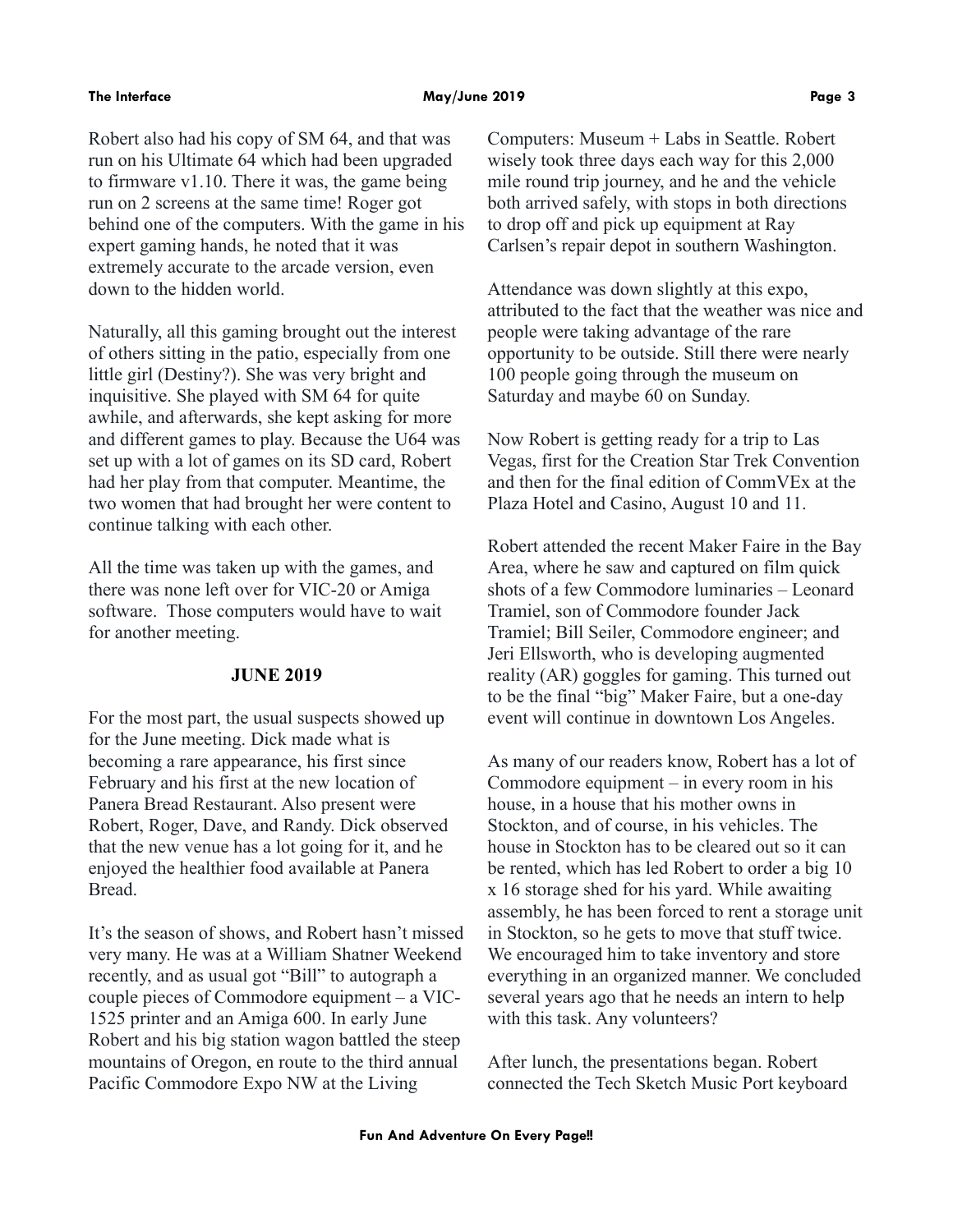### **The Interface May/June 2019 Page 4**

to the club C128 and ran the software. The Music Port was the hit of the Commodore Los Angeles Super Show and the Pacific Commodore Expo NW, and Robert showed off new features of the software that he had learned at those shows. It was very sophisticated software which allows the user to choose instruments, to create custom sounds, and to record compositions.

Robert had recently picked up a collection of Commodore equipment and software from the San Diego area. He had given away most of that collection to the members of the Southern California Commodore & Amiga Network. However, he kept one item – the classic Zoomer flight controller/steering wheel which connects to the joystick port. He found out that the Zoomer worked better as a steering wheel than as a flight controller, and so, the Pole Position driving game was loaded up from Roger's SD2IEC drive. The game worked very well with the Zoomer.

The Ultimate 64 was connected, and Super Mario 64 was loaded up. Randy tried out that combination for awhile, and afterwards, some SID music was played on the U64 so that the UltiSIDs in the machine could be compared to the original SID sound.

Finally, the Shatner-autographed Amiga 600 was connected, and Robert ran the game, Battle Squadron, which was popular at CLASS and PaCommEx. Roger commented that the game was true to the arcade version of Battle Squadron.





**PACOMMEX 2019 SHOW by Robert Bernardo**

97 people came to the museum on Saturday, June 9, and almost all had to go through our PaCommEx exhibits on the way to the second floor. About 20 were in attendance for Eric Hill's excellent and comprehensive presentations on the Amiga 1000 Development System and the "new" Commodore 64's (Reloaded and Ultimate). I think Eric gained a number of new members for the Seattle Commodore Computer Club. The C64 raffle prize went to a nice lady who was very happy to receive it!

With the longer museum hours ('til 6 p.m.), PaCommEx ran longer, which meant I also had to stay longer, too.

In the late afternoon, Justin of the Living Computers: Museum + Labs conquered a song on the C64 (Ultimate 64) with the HardSync program, PSX64 adapter, and Playstation dancepad. His dance went on for 4+ minutes, but only the conclusion of his dance was filmed and posted to Youtube.

Some expected exhibitors did not show - Gordon Steemson from the Seattle Retro-Computing Society and Ryan Sherwood from the Puget Sound Commodore User Group. However, Christian Stich did exhibit for a few hours, and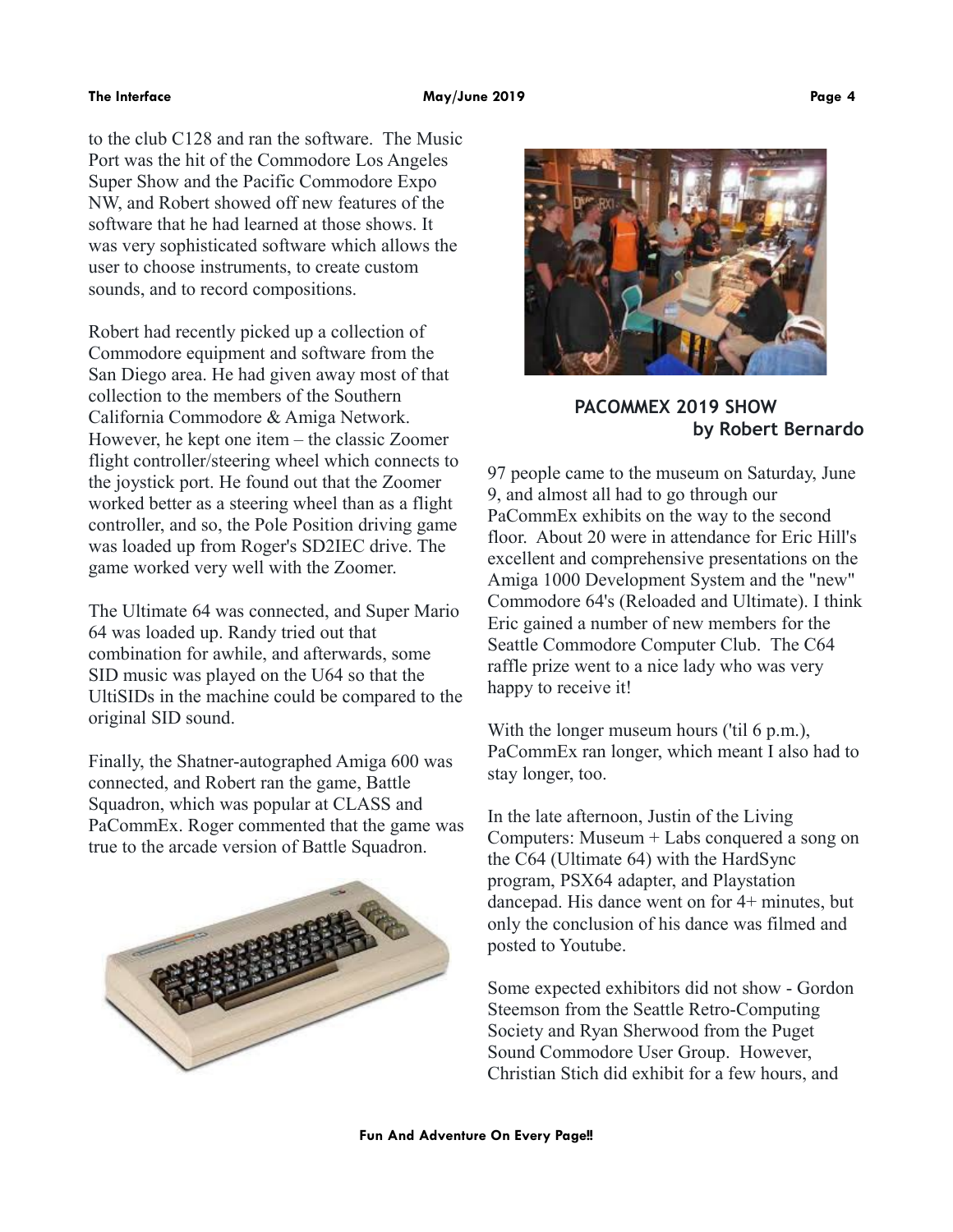hehad the rare Dynalogic Hyperion MS-DOS machine from Commodore! It came out before the Amiga 1000 introduction in 1985.

There were a number of hardware failures -- the Plus/4 that I picked up from Ray Carlsen on Friday lost all video, an Amiga mouse stopped working (bad left button), and the PSX64 board stopped working after awhile (enough for some to enjoy the HardSync dancepad program but not for Shredz64 on the Playstation 2 guitar). One success... while I was away, somebody managed to fix the video display problems on the Amiga 2000 with Video Toaster. The VT now was displaying correctly on video input and preview output.

On Sunday, June 9, I arrived one hour early in order to get all the computers going and rearrange the chairs/tables/cables/devices. Like on Saturday, it was slow going when the museum opened but became busier during the early afternoon. I had left extra table space for my friends (mentioned above) who were to bring their computer systems over, but they never showed up. Nevertheless, Kai (sp?) from the Seattle Retro-Computing Society and Ben (I think that was his name) from the Puget Sound Commodore User Group showed up, and I thanked them for their support.

The Commodore video started an hour late, because the lab set-up wouldn't recognize my laptop, and when the switch was made to a museum laptop, the controls and audio had to be set (museum people trying over and over to make their system work). Finally, they got their system going, and I showed the video taken at the Commodore Los Angeles Super Show, "Marc Rifkin of Commodore Business Machines." Yes, the PaCommEx website said that the video of Roger Van Pelt and the Giga-CAD program for the C64 would be shown, but it wasn't not ready.

The crowd watching the video were very patient, and at the one-hour mark, I stopped the video so

that the drawing for the VIC-20 could be done. A young adult man won the computer, but before I let him have it, I had to test it out quickly. I plugged it in, and no screen was displayed! I thought quickly, and the C64C that had been running that day (it was a replacement for the Plus/4 that burned out on Saturday) was given to him. He seemed very satisfied with the replacement!

As mentioned in my Saturday summary, the PSX64 adapter had failed, though its 12V power supply tested out fine. Without the PSX64, I couldn't run Shredz64 with the Guitar Hero guitar nor the HardSync program with the Playstation dancepad. Yeah, people wanted to try those on Sunday. Sorry!

However, the Tech Sketch Music Port keyboard worked fine with the other C64C on exhibit, and I was given some instruction on its use by others who knew musical keyboards and music theory. They even showed me that the program had a type of "auto-tuning", i.e., hit a wrong chord note and the program would correct it! Thanks for the instruction!

Since some kind soul had fixed the display on the Amiga 2000 Video Toaster on Saturday, the attendees could play with the controls of the VT, and I could tell them about what VT did back in the day.

At the end of the day, I had to tear down everything very quickly, because the museum people wanted to leave quickly. With their help, the station wagon was reloaded with all the Commodore and Amiga gear in about 2 hours. After dinner at a Hawaiian barbecue restaurant in Burlien, Washington (next door to Seatac where I was staying), I went back to my hotel and slept for 10 hours! I must have been exhausted.

That Monday I took it easy. Using the Link light rail service, I went to the trendy Capitol Hill area